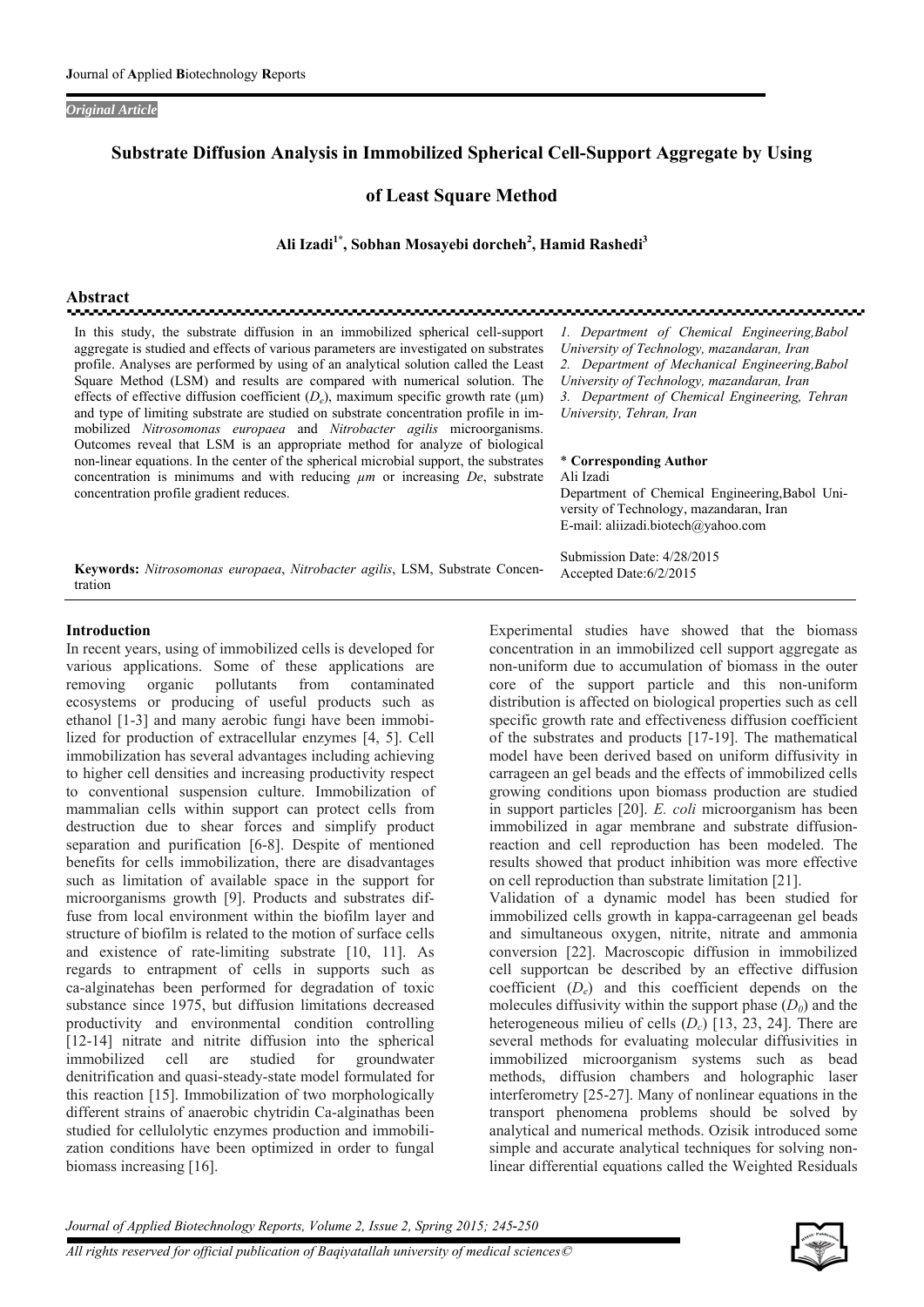Methods (WRMs). Collocation, Galerkin and Least Square Method (LSM) are examples of the WRMs [28, 29].

The main motivation of this paper is to solve mass balance one-dimensional differential equation by using of Least Square Method (LSM) and demonstrating of substrate concentration profile in diverse conditions. Effects of various parameters including effective diffusion coefficient, maximum specific growth rate and the type of limiting substrate are described on substrate profile in immobilized cells-support aggregate. With respect to using of analytical methods for biochemical differential equations dissolution remains unnoticed, the main advantage of this study is using of LSM which does not need any linearization or perturbation, and comparing of results with numerical solution.

### **Materials and Methods**

## *Problem description and governing equation*

Cell entrapment in a porous matrix protects them from the shear stress outside of the support particles. Physical entrapment of microorganisms inside a polymeric matrix (gel) is one of the most widely used methods for cell immobilization. The gels commonly used for cell entrapment are polymers such as K-carrageenan, agar, alginate [30, 31]. When cells are immobilized within suitable support, concentration of limitation substrate change in diverse layers. In this paper we assumed that *Nitrosomonas europaea* and *Nitrobacter agilis* cells are entrapped within spherical beads of k-carrageenan and microbial flocare formed. So, substrate should diffuse in cells aggregation to be used by inner layers cells. Parameters which include effective diffusion coefficient (*De*), maximum specific grow rate  $(\mu m)$  and limiting substrates type are effective on substrate concentration profile in immobilized *Nitrosomonas europaea* and *Nitrobacter agilis* cells and this study has tried to illustrate these parameters effects.

The following assumptions have been used for this model derivation:

1. Since the rate of biofilm thickness increasing is much slower than the rate of substrate consumption, the system conditions can be assumed to be at quasi-steady state for little periods of time. So the simplest case is to assume that the immobilized cell aggregation is at quasi-steady state and all of the cells inside the biofilm are in the same physiological state and average kinetic constant are used for the biotic phase.

2. Only immobilized cells convert substrate to product.

3. Support is considered as uniform sphere and cells are uniformly distributed within spherical support particle.

4. The external mass transfer limitation is negligible for the transport of the substrate.

On the basis of these assumptions, the governing equation of substrate diffusion rate within immobilized cell layer has been written based on following nonlinear differential mass balance [32]:

$$
\frac{d^2\overline{S}}{d\overline{r}^2} + \frac{2}{r}\frac{d\overline{S}}{d\overline{r}} = \frac{\phi^2\overline{S}}{1 + \overline{S}/\beta}
$$
(1)

$$
\overline{S} = \frac{S}{S_0} \overline{r} = \frac{r}{R_0} \beta = \frac{S_0}{K_s} \phi = R \sqrt{\frac{\mu_m X}{Y_s D_e K_s}}
$$
(2)

Where  $\overline{S}$  is the dimensionless substrate concentration,  $S_0$  is the initial substrate concentration,  $\overline{r}$  is the dimensionless radius,  $K_s$  is the saturation constant,  $\mu$ m is maximum specific growth rate,  $X$  is the biomass concentration,  $Y_s$  is the substrate yield and *De* is the effectiveness diffusion coefficient.

The appropriate boundary conditions are:

$$
\overline{r} = 1: \quad \overline{S} = 1 \tag{3}
$$

$$
\overline{r} = 0: \frac{dS}{d\overline{r}} = 0 \tag{4}
$$

The cells and substrates properties of the immobilized cells are given in Table 1. Generally, these presented numerical values are used for clear explain of various parameters effect on substrate profile [22].

### *Analytical solution*

There is an approximation method to solve ordinary differential equations called Least Square Method (LSM). Consider the following differential equation:

$$
D\left(u\left(x\right)\right)=p\left(x\right)
$$
\n<sup>(5)</sup>

Let consider the function  $\tilde{u}$  an approximation of  $\tilde{u}$ , which is a linear combination of trial functions:

$$
u \cong \tilde{u} = \sum_{i=1}^{n} c_i \varphi_i \tag{6}
$$

By substituting into the differential equation, an error or residual will exist:

$$
R(x) = D(\tilde{u}(x)) - p(x) = 0
$$
\n(7)

The notion in LSM is to force the residual to zero, so:

$$
\int_{X} R(x) W_{i}(X) dx = 0, \quad i = 1, 2, ..., n
$$
\n(8)

Where  $w(x)$  is weight function and *n* is the number of unknown constants  $c_i$  in  $\tilde{u}$ . The result is a system of *n* algebraic equations for obtaining the unknown constants  $c_i$ . If the continuous summation of all the squared residuals is minimized, the rationale behind the LSM's name can be seen:

$$
S = \int_{X} R(x) R(x) dx = \int_{X} R^{2}(x) dx
$$
 (9)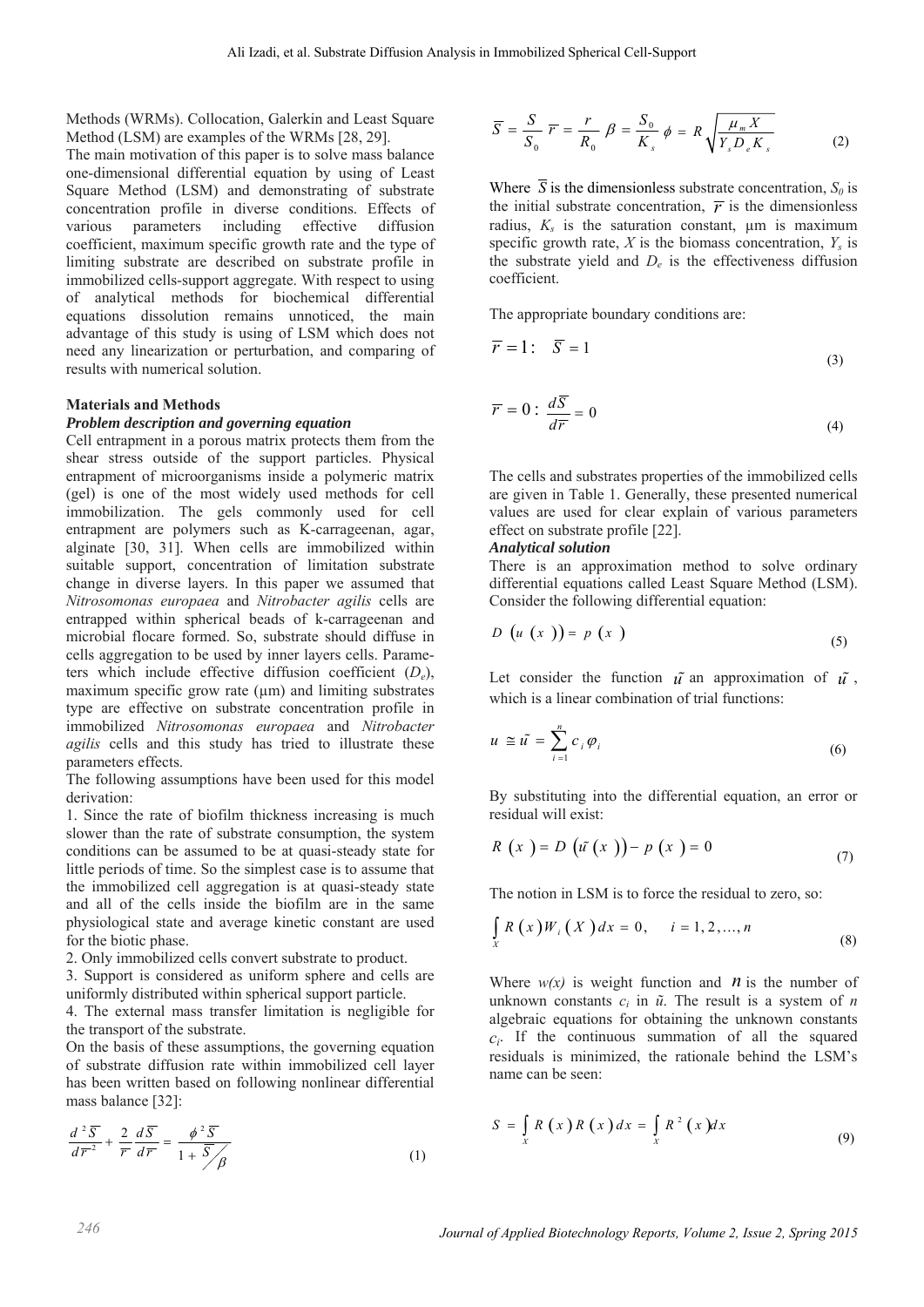For obtaining the minimum of the function *S*, the derivatives of *S* with respect to all constants must be zero.

$$
\frac{\partial S}{\partial c_i} = 2 \int\limits_X R(x) \frac{\partial R}{\partial c_i} dx = 0 \quad , \qquad i = 1, 2, ..., n \tag{10}
$$

By comparing Eqs (6) and (10), the weight functions are

$$
W_{i} = 2 \frac{\partial R}{\partial c_{i}} \tag{11}
$$

Some advantages of LSM comparing to other methods are presented in [33, 34]. Here, we apply the LSM on the present problem. We should first choose a trial function. Because trial function must satisfy the boundary conditions (Eq.  $(3)$  and  $(4)$ ), so it will be assumed as,

$$
S(r) = 1 + c_1(1 - r^2) + c_2(1 - r^3) + c_3(1 - r^4) + c_5(1 - r^6)
$$
 (12)

By combining the above equation and Eq. (1), residual function will be found and via substituting the residual function into Eq. (10), a system of equation with five equations will appear and by solving this set of equations, coefficients  $c_1, ..., c_5$  will be obtained. The analytical solution of the problem is in the following form for  $\phi = 1, \beta = 1$ :

$$
S(r) = 0.9191 + 0.0798r^{2} + 0.0r^{3} + 0.0011r^{4} + 0.000001r^{5} - 0.0001r^{6}
$$
\n(13)

To validate our solution and find the accuracy of the method, we compared the results of the LSM and numerical solution in the Table 2. The numerical solution is performed by using the algebra package Maple 15.0, to solve the present case. The package uses a fourth–fifth order Runge-Kutta–Fehlberg procedure for solving nonlinear boundary value problem (*BVP*). The algorithm is proved to be precise and accurate in solving a wide range of mathematical and engineering problems. As we can see in Table 2, the results of LSM have an excellent accuracy and order of the error is about  $10^{-6}$  to  $10^{-5}$ .

### **Result and Discussion**

In this study Least Square Method is applied to obtain an explicit analytical solution of the substrate diffusion equation in an immobilized cell-support aggregate. In the following analysis, all parameters are kept constant except for one and the effect of this parameter is studied on the substrate concentration profile.

The effective diffusion coefficient (*De*) is affected by various parameters such as cell concentration (*X*) [23] for this reason constant values of cell concentrations are applied for demonstration of substrates concentration profiles in Figures 1-10.

Effects of the effective diffusion coefficients  $(D_e^{NO2})$  on concentration profile of  $NO<sub>2</sub>$  as limiting substrate are showed in Figure 1 for *Nitrobacter agilis* when *X*=1

kg/m3.Substrate concentration reduces with approaching to the center of spherical bacterial aggregation. Increasing of effective diffusion coefficient reduces substrate profile gradient since substrate can diffuse within cells easily (Fig. 1).



**Figure 1.** Effect of the  $D_e^{NO2}$  on  $NO_2$  concentration profile for immobilized *Nitrobacter agilis*.

Considering the fact that saturation constant  $(K<sub>s</sub>)$  is related to the type of substrate and microorganism,  $O<sub>2</sub>$  profile is demonstrated in Figure 2 for *Nitrobacter agilis* when *X*=1 kg/m3. With respect to  $D_e^{O_2}$   $\rangle D_e^{NO_2}$  in similar conditions, but O<sub>2</sub> profile gradient is more than NO<sub>2</sub>since  $K_s^{NO2, Nb} > K_s^{O2, Nb}$ (Table 1).

**Table 1.** The numerical value of model parameters.

| Nitrobacter agilis (Nb)                                                                           | $\mu_{max}^{Nb} = 1 \times 10^{-5} s^{-1}$ | $K_c^{NO2,Nb} = 0.36$ molm <sup>-3</sup><br>$K_c^{02,Nb} = 17 \times 10^{-3}$ molm <sup>-3</sup>                      | $Y_{\gamma/s}^{Nb} = 0.04$ |
|---------------------------------------------------------------------------------------------------|--------------------------------------------|-----------------------------------------------------------------------------------------------------------------------|----------------------------|
| Nitrosomonas europaea (Ns) $\mu_{max}^{Ns} = 1.59 \times 10^{-5} s^{-1}$                          |                                            | $K_s^{\text{NH4,Ns}} = 1.25 \, \text{mol} \, \text{m}^{-3}$<br>$K_c^{02,Ns} = 5.05 \times 10^{-3}$ molm <sup>-3</sup> | $Y_{x/s}^{Ns} = 0.12$      |
| $D_{\rho}^{02} = 2.83 \times 10^{-9} m^2 s^{-1}$ $D_{\rho}^{NH4} = 2.2 \times 10^{-9} m^2 s^{-1}$ |                                            | $D_{e}^{NO2} = 1.9 \times 10^{-9} m^{2} s^{-1}$                                                                       | $R = 1.0$ mm               |
| $X_0 = 1Kgm^{-3}$                                                                                 | $X_{mean} = 6.5Kgm^{-3}$                   | $S0 = 38.0$ µmol lit <sup>-1</sup>                                                                                    |                            |

Therefore, as regards to  $D_e$  and  $K_s$  have inverse effect on substrate profile gradient, but  $K_s$  has more effect than  $D_e$  in this conditions. Increasing diffusion coefficient of  $O<sub>2</sub>$ reduces difference of substrate concentration between the bulk medium and the center of immobilized cells support.

Effects of  $D_{a}^{NH_{4}}$  as nitrogen source nutrient on NH<sub>4</sub> concentration profile has been studied in Figure 3 for *Nitrosomonas europaea* when  $X=1$  kg/m<sup>3</sup>.

It's obvious that increasing of  $\overline{D}_e^{NH_4}$  makes substrate diffusion increases within immobilized cell support particle aggregate.  $O_2$  concentration profile is demonstrated in Figure 4 for *Nitrosomonas europaea* (*X*=1 kg/m3) and responds are similar to Figure 2.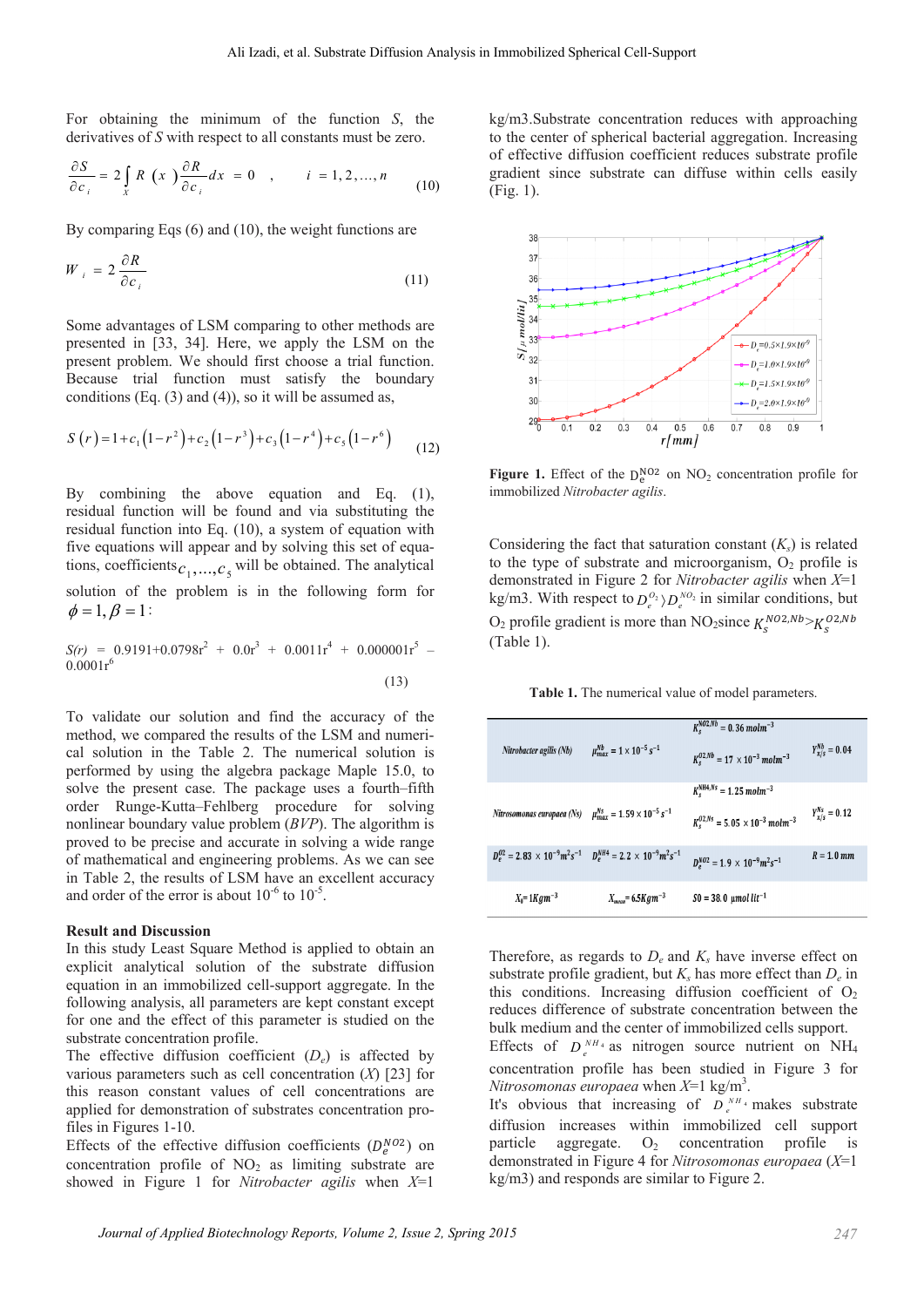**Table 2.** Comparison of the LSM results and numerical solution for  $\phi = 1$ ,  $\beta = 1$ .

|           | $LSM$ (Eq. $(13)$ ) | <b>Numerical Solution</b> | Error       |
|-----------|---------------------|---------------------------|-------------|
| $r=0$     | 0.919109            | 0.919095                  | $1.42E - 5$ |
| $r = 0.1$ | 0.919908            | 0.919914                  | $6.20E - 6$ |
| $r = 0.2$ | 0.922304            | 0.922294                  | $1.00E - 5$ |
| $r = 0.3$ | 0.926302            | 0.926289                  | 1.29E-5     |
| $r = 0.4$ | 0.931908            | 0.931897                  | $1.13E-5$   |
| $r=0.5$   | 0.939132            | 0.939122                  | 9.95E-6     |
| $r = 0.6$ | 0.947985            | 0.947975                  | $9.62E - 6$ |
| $r = 0.7$ | 0.958480            | 0.958473                  | $6.90E - 6$ |
| $r = 0.8$ | 0.970635            | 0.970627                  | 7.48E-6     |
| $r = 0.9$ | 0.984468            | 0.984456                  | 1.18E-5     |
| $r=1$     | 1.0                 | 1.0                       | 0.0         |



**Figure 2.** Effect of the  $D_e^{O2}$  on  $O_2$  concentration profile for immobilized *Nitrobacter agilis*.



Figure 3. Effect of the  $D_e^{NH4}$  on  $NH_4$  concentration profile for immobilized *Nitrosomonas europaea*.

Cell specific growth rate constant is a way of measuring how fast the cells are dividing in a culture. In Figure 5a and b, effects of  $\mu$ m have been show on substrate concentration profile for *Nitrobacter agilis*. It's obvious that with increasing maximum specific growth rate, substrate consumption increases and thus gradient of limiting substrate concentration profile (NO<sub>2</sub> and O<sub>2</sub>) increases ( $X=1$  $\text{kg/m}^3$ ). Effects of specific growth rate have been studied on substrate diffusion for *Nitrosomonas europaea* in Figure 6a and b for  $X=1$  kg/m<sup>3</sup>. This figure confirms our

appointment about effects of maximum specific growth rate on substrate concentration profile.



**Figure 4.** Effect of the  $D_e^{02}$  on  $O_2$  concentration profile for immobilized *Nitrosomonas europaea*.



**Figure 5a.** Effect of *Nitrobacter agilis* specific growth rate (*µm*) on NO2 concentration profile.



**Figure 5b.** Effect of *Nitrobacter agilis* specific growth rate (*µm*) on  $O<sub>2</sub>$  concentration profile.



**Figure 6a.** Effect of *Nitrosomonas europaea* specific growth rate  $(\mu m)$  on NH<sub>4</sub> concentration profile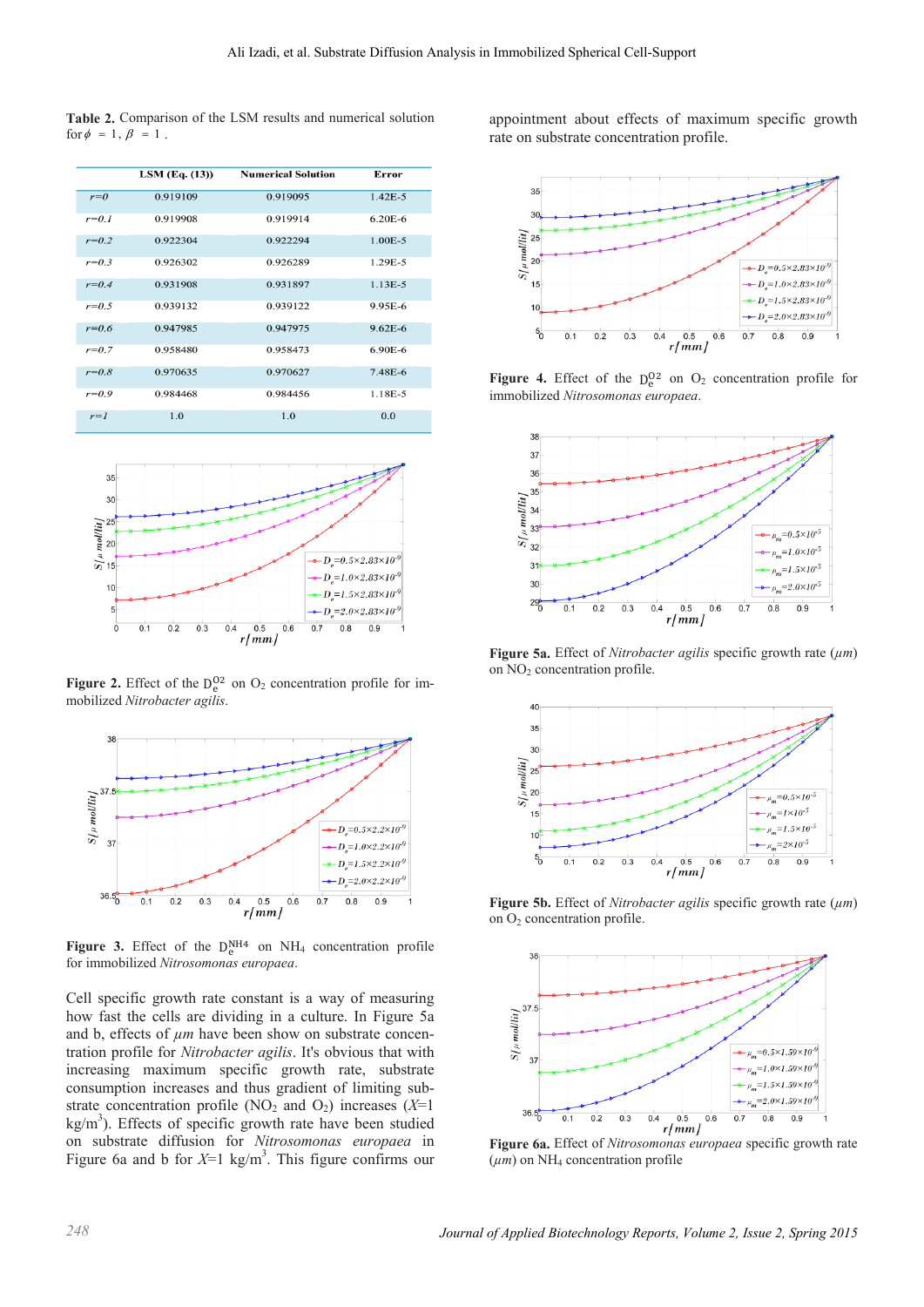

Figure 6b. Effect of Nitrosomonas europaea specific growth rate  $(\mu m)$  on O<sub>2</sub> concentration profile.

Comparison of  $O_2$  concentration profile in Nitrobacter agilis and Nitrosomonas europaea are demonstrated in Figure 7 (X=1 kg/m<sup>3</sup>). It's obvious that  $O_2$  diffusion within immobilized Nitrosomonas europaea is more than Nitro*bacter agilis* due to diverse properties of these two microorganisms (Table 1). In Figure 8 diffusion of nitrogen source nutrient  $(NO<sub>2</sub>, NH<sub>4</sub>)$  are compared for Nitrobacter agilis and Nitrosomonas europaea.

NH<sub>4</sub> diffusion within Nitrosomonas europaea is more than  $NO<sub>2</sub>$  diffusion in *Nitrobacter agilis* when  $X=1$  kg/m<sup>3</sup>. This result shows that with using of  $NH<sub>4</sub>$  as nitrogen source nutrient, required nitrogen of cells is provided in inner layers of spherical cell-support aggregate.



Figure 7. Comparison of  $O_2$  concentration profile for *Nitrobacter* agilis and Nitrosomonas europaea.



Figure 8. Comparison of nitrogen source concentration profile for Nitrobacter agilis and Nitrosomonas europaea.

Comparison of oxygen and nitrogen source substrate has been performed in figure 9.  $O_2$  and  $NO_2$  concentration profile are showed for Nitrobacter agilis in spherical microbial aggregation when  $X=6.5 \text{ kg/m}^3$ . Substrates concentration are minimums in  $r=0$  and  $O_2$  profile gradient is more than  $NO<sub>2</sub>$ . This figure state that oxygen diffusion is less than nitrogen source nutrient and in center of support may cell metabolism shift to anaerobic metabolism.

As seen in Figure 10,  $O_2$  and NH<sub>4</sub> concentration are minimums in the center of immobilized Nitrosomonas europaea when  $X=6.5$  kg/m<sup>3</sup>. NH<sub>4</sub> diffusion within spherical cell aggregation is more than  $O<sub>2</sub>$  and so, its profile gradient is less than oxygen.



Figure 9. Comparison of  $O_2$  and  $NO_2$  concentration profile for Nitrobacteragilis.



Figure 10. Comparison of  $O_2$  and NH<sub>4</sub> concentration profile for Nitrosomonas europaea

#### Conclusion

Due to mass balance for immobilized cells within spherical cell-support aggregate is non-linear differential equation, a significant challenge is obtaining of the analytical solution for this equation. In this work the effects of various parameters such as effective diffusivity coefficient and maximum specific growth rate have been studied on diverse substrate profile for Nitrobacter agilis and Nitrosomonas europaea microorganisms by using of Least Square Method.

Results showed that the LSM and numerical solution had excellent agreement. In spherical microbial floc with approaching to the center of sphere, substrate concentration reduces and its gradient is function of media and microorganism properties. By effective diffusion coefficient increasing, substrate profile gradient reduces